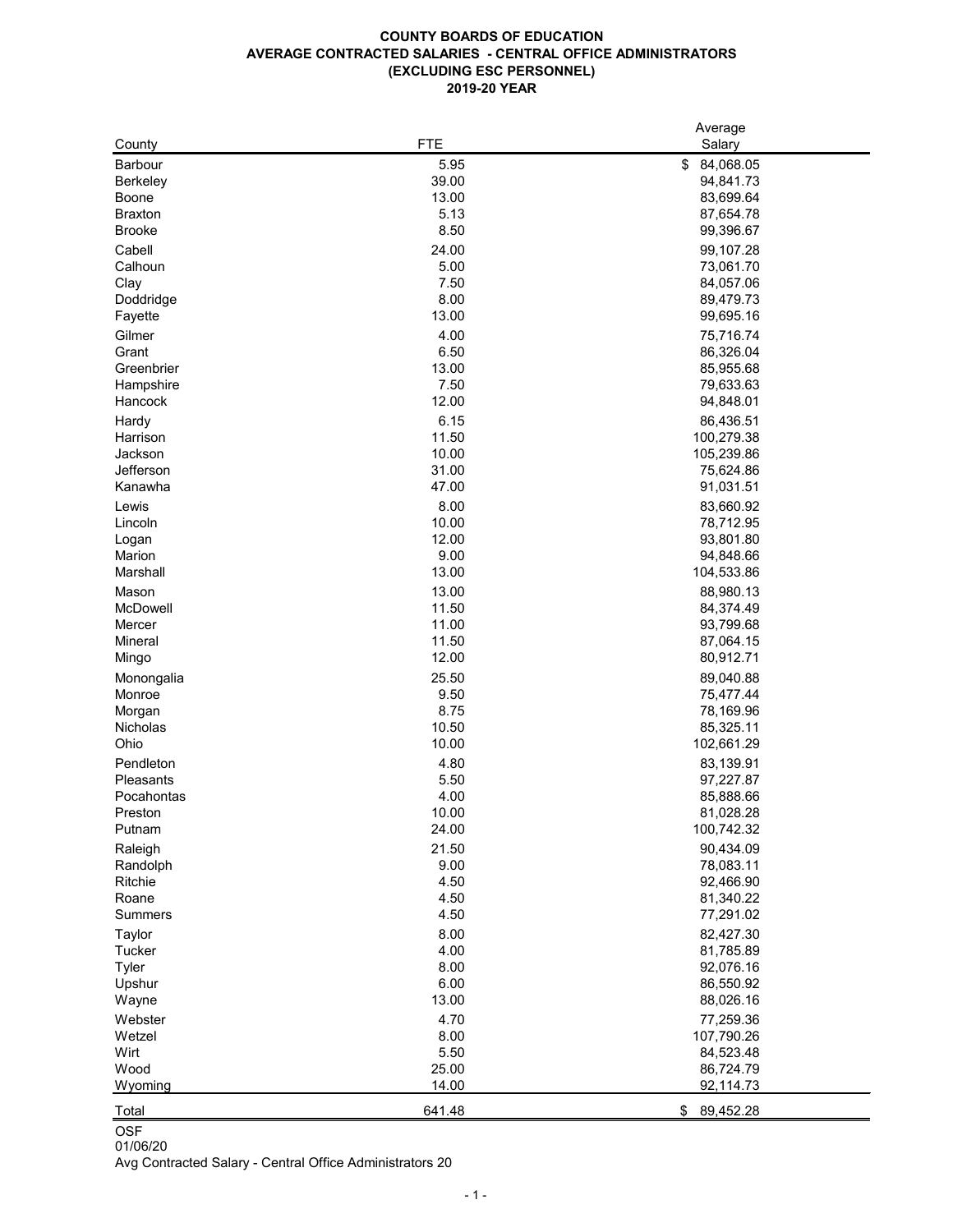# **COUNTY BOARDS OF EDUCATION AVERAGE CONTRACTED SALARIES - CENTRAL OFFICE ADMINISTRATORS (EXCLUDING ESC PERSONNEL - ARRANGED IN DESCENDING ORDER BY AVERAGE) 2019-20 YEAR**

|                          |                 |            | Average         |  |  |
|--------------------------|-----------------|------------|-----------------|--|--|
| Ct.                      | County          | <b>FTE</b> | Salary          |  |  |
| $\mathbf 1$              | Wetzel          | 8.00       | \$107,790.26    |  |  |
|                          | Jackson         | 10.00      | 105,239.86      |  |  |
| $\overline{\mathbf{c}}$  |                 |            |                 |  |  |
| 3                        | Marshall        | 13.00      | 104,533.86      |  |  |
| 4                        | Ohio            | 10.00      | 102,661.29      |  |  |
| 5                        | Putnam          | 24.00      | 100,742.32      |  |  |
| 6                        | Harrison        | 11.50      | 100,279.38      |  |  |
| 7                        | Fayette         | 13.00      | 99,695.16       |  |  |
| 8                        | <b>Brooke</b>   | 8.50       | 99,396.67       |  |  |
| 9                        | Cabell          | 24.00      | 99,107.28       |  |  |
|                          |                 |            |                 |  |  |
| 10                       | Pleasants       | 5.50       | 97,227.87       |  |  |
| 11                       | Marion          | 9.00       | 94,848.66       |  |  |
| 12                       | Hancock         | 12.00      | 94,848.01       |  |  |
| 13                       | <b>Berkeley</b> | 39.00      | 94,841.73       |  |  |
| 14                       | Logan           | 12.00      | 93,801.80       |  |  |
| 15                       | Mercer          | 11.00      | 93,799.68       |  |  |
| 16                       | <b>Ritchie</b>  | 4.50       |                 |  |  |
|                          |                 |            | 92,466.90       |  |  |
| 17                       | Wyoming         | 14.00      | 92,114.73       |  |  |
| 18                       | <b>Tyler</b>    | 8.00       | 92,076.16       |  |  |
| 19                       | Kanawha         | 47.00      | 91,031.51       |  |  |
| 20                       | Raleigh         | 21.50      | 90,434.09       |  |  |
| 21                       | Doddridge       | 8.00       | 89,479.73       |  |  |
| 22                       | Monongalia      | 25.50      | 89,040.88       |  |  |
| 23                       | Mason           | 13.00      | 88,980.13       |  |  |
| 24                       | Wayne           | 13.00      | 88,026.16       |  |  |
|                          |                 |            |                 |  |  |
| 25                       | <b>Braxton</b>  | 5.13       | 87,654.78       |  |  |
| 26                       | <b>Mineral</b>  | 11.50      | 87,064.15       |  |  |
| 27                       | Wood            | 25.00      | 86,724.79       |  |  |
| 28                       | Upshur          | 6.00       | 86,550.92       |  |  |
| 29                       | Hardy           | 6.15       | 86,436.51       |  |  |
| 30                       | Grant           | 6.50       | 86,326.04       |  |  |
|                          | Greenbrier      |            |                 |  |  |
| 31                       |                 | 13.00      | 85,955.68       |  |  |
| 32                       | Pocahontas      | 4.00       | 85,888.66       |  |  |
| 33                       | <b>Nicholas</b> | 10.50      | 85,325.11       |  |  |
| 34                       | Wirt            | 5.50       | 84,523.48       |  |  |
| 35                       | McDowell        | 11.50      | 84,374.49       |  |  |
| 36                       | <b>Barbour</b>  | 5.95       | 84,068.05       |  |  |
| 37                       | Clay            | 7.50       | 84,057.06       |  |  |
| 38                       | <b>Boone</b>    | 13.00      | 83,699.64       |  |  |
| 39                       | Lewis           | 8.00       | 83,660.92       |  |  |
| 40                       |                 | 4.80       |                 |  |  |
|                          | Pendleton       |            | 83,139.91       |  |  |
| 41                       | Taylor          | 8.00       | 82,427.30       |  |  |
| 42                       | <b>Tucker</b>   | 4.00       | 81,785.89       |  |  |
| 43                       | Roane           | 4.50       | 81,340.22       |  |  |
| 44                       | Preston         | 10.00      | 81,028.28       |  |  |
| 45                       | Mingo           | 12.00      | 80,912.71       |  |  |
| 46                       | Hampshire       | 7.50       | 79,633.63       |  |  |
|                          |                 |            |                 |  |  |
| 47                       | Lincoln         | 10.00      | 78,712.95       |  |  |
| 48                       | Morgan          | 8.75       | 78,169.96       |  |  |
| 49                       | Randolph        | 9.00       | 78,083.11       |  |  |
| 50                       | <b>Summers</b>  | 4.50       | 77,291.02       |  |  |
| 51                       | Webster         | 4.70       | 77,259.36       |  |  |
| 52                       | Gilmer          | 4.00       | 75,716.74       |  |  |
| 53                       | Jefferson       | 31.00      | 75,624.86       |  |  |
| 54                       | Monroe          | 9.50       | 75,477.44       |  |  |
| 55                       | Calhoun         | 5.00       | 73,061.70       |  |  |
|                          |                 |            |                 |  |  |
| $\overline{\phantom{a}}$ | Total           | 641.48     | \$<br>89,452.28 |  |  |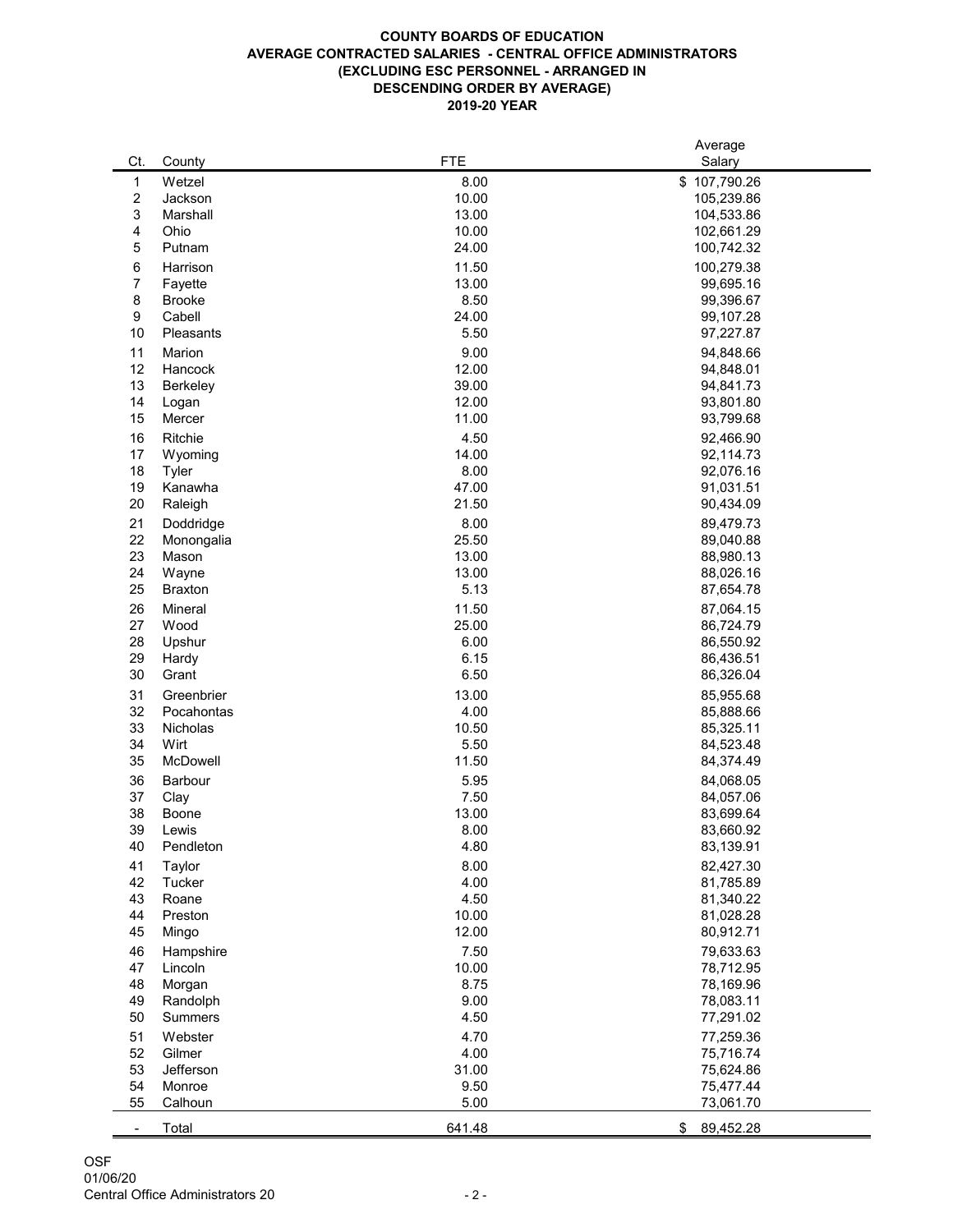### **COUNTY BOARDS OF EDUCATION AVERAGE CONTRACTED SALARIES - CENTRAL OFFICE ADMINISTRATORS (EXCLUDING ESC PERSONNEL) FOR THE 2019-20 YEAR**

|                |            |                |            | Deputy, Associate or Asst |            | Admin. Assistant |  |  |
|----------------|------------|----------------|------------|---------------------------|------------|------------------|--|--|
|                |            | Superintendent |            | Superintendent            |            |                  |  |  |
| County         | <b>FTE</b> | Avg. Salary    | <b>FTE</b> | Avg. Salary               | <b>FTE</b> | Avg. Salary      |  |  |
| Barbour        | 1.00       | 107,250.00     | 0.60       | 89,017.50                 |            |                  |  |  |
| Berkeley       | 1.00       | 197,999.98     | 6.00       | 121,445.01                |            |                  |  |  |
| <b>Boone</b>   | 1.00       | 129,999.99     | 1.00       | 107,087.25                |            |                  |  |  |
| <b>Braxton</b> | 1.00       | 109,999.99     |            |                           |            |                  |  |  |
| <b>Brooke</b>  | 1.00       | 127,999.98     | 1.00       | 111,999.98                |            |                  |  |  |
| Cabell         | 1.00       | 141,999.99     | 3.00       | 109,687.86                |            |                  |  |  |
| Calhoun        | 1.00       | 91,507.50      |            |                           |            |                  |  |  |
| Clay           | 1.00       | 100,000.00     | 1.00       | 91,556.87                 |            |                  |  |  |
| Doddridge      | 1.00       | 95,550.79      | 1.00       | 98,149.05                 | 1.00       | 100,537.71       |  |  |
| Fayette        | 1.00       | 137,499.99     | 2.00       | 108,794.09                |            |                  |  |  |
| Gilmer         | 1.00       | 89,999.99      |            |                           |            |                  |  |  |
| Grant          | 1.00       | 125,999.98     |            |                           |            |                  |  |  |
| Greenbrier     | 1.00       | 122,500.00     | 2.00       | 106,264.20                | 1.00       | 42,978.00        |  |  |
| Hampshire      | 1.00       | 112,999.99     |            |                           |            |                  |  |  |
| Hancock        | 1.00       | 120,000.00     |            |                           | 1.00       | 60,530.99        |  |  |
| Hardy          | 1.00       | 106,999.99     | 0.40       | 93,916.33                 |            |                  |  |  |
| Harrison       | 1.00       | 170,999.99     | 2.00       | 108,566.25                |            |                  |  |  |
| Jackson        | 1.00       | 154,421.00     | 2.00       | 110,981.00                |            |                  |  |  |
| Jefferson      | 1.00       | 175,643.86     | 2.00       | 104,923.01                | 2.00       | 75,885.75        |  |  |
| Kanawha        | 1.00       | 163,862.99     | 6.00       | 118,295.64                | 9.00       | 100,140.19       |  |  |
| Lewis          | 1.00       | 107,370.24     |            |                           |            |                  |  |  |
| Lincoln        | 1.00       | 118,501.83     | 1.00       | 93,502.04                 |            |                  |  |  |
| Logan          | 1.00       | 123,000.00     | 1.00       | 115,838.98                | 1.00       | 86,848.07        |  |  |
| Marion         | 1.00       | 137,415.99     |            |                           | 5.00       | 93,835.61        |  |  |
| Marshall       | 1.00       | 130,999.89     | 1.00       | 120,633.45                |            |                  |  |  |
|                |            |                |            |                           |            |                  |  |  |
| Mason          | 1.00       | 119,999.99     |            |                           |            |                  |  |  |
| McDowell       | 1.00       | 120,000.00     | 1.00       | 95,767.99                 | 1.00       | 92,768.00        |  |  |
| Mercer         | 1.00       | 160,000.00     | 2.00       | 112,879.62                |            |                  |  |  |
| Mineral        | 1.00       | 112,999.99     | 0.50       | 89,376.32                 |            |                  |  |  |
| Mingo          | 1.00       | 118,999.99     | 1.00       | 84, 154. 23               |            |                  |  |  |
| Monongalia     | 1.00       | 149,999.99     | 3.00       | 124,766.59                | 1.00       | 99,533.95        |  |  |
| Monroe         | 1.00       | 111,395.00     | 1.00       | 75,526.44                 |            |                  |  |  |
| Morgan         | 1.00       | 98,999.99      |            |                           |            |                  |  |  |
| Nicholas       | 1.00       | 119,999.98     |            |                           |            |                  |  |  |
| Ohio           | 1.00       | 149,999.99     | 1.00       | 119,999.99                |            |                  |  |  |
| Pendleton      | 1.00       | 109,999.99     | 1.00       | 82,948.42                 |            |                  |  |  |
| Pleasants      | 1.00       | 134,974.34     |            |                           |            |                  |  |  |
| Pocahontas     | 1.00       | 115,264.72     |            |                           |            |                  |  |  |
| Preston        | 1.00       | 125,999.99     | 2.00       | 86,378.00                 |            |                  |  |  |
| Putnam         | 1.00       | 164,998.98     | 3.00       | 114,145.74                |            |                  |  |  |
| Raleigh        | 1.00       | 144,160.99     | 2.00       | 113,428.00                |            |                  |  |  |
| Randolph       | 1.00       | 99,000.01      | 1.00       | 79,999.99                 |            |                  |  |  |
| Ritchie        | 1.00       | 116,000.00     |            |                           |            |                  |  |  |
| Roane          | 1.00       | 95,000.00      |            |                           |            |                  |  |  |
| <b>Summers</b> | 1.00       | 95,508.00      |            |                           |            |                  |  |  |
| Taylor         | 1.00       | 104,999.99     | 1.00       | 90,470.43                 |            |                  |  |  |
| <b>Tucker</b>  | 1.00       | 94,999.99      |            |                           |            |                  |  |  |
| Tyler          | 1.00       | 115,000.00     |            |                           |            |                  |  |  |
| Upshur         | 1.00       | 104,999.99     | 1.00       | 97,999.98                 |            |                  |  |  |
| Wayne          | 1.00       | 119,999.97     |            |                           |            |                  |  |  |
| Webster        | 1.00       | 96,000.00      |            |                           |            |                  |  |  |
| Wetzel         | 1.00       | 139,916.99     | 1.00       | 111,999.99                |            |                  |  |  |
| Wirt           | 1.00       | 101,589.99     |            |                           |            |                  |  |  |
| Wood           | 1.00       | 150,499.99     | 3.00       | 103,061.93                | 1.00       | 77,971.34        |  |  |
|                |            |                |            |                           |            |                  |  |  |
| Wyoming        | 1.00       | 119,999.99     | 2.00       | 115,499.99                |            |                  |  |  |
| Total          | 55.00      | 123,851.51     | 59.50      | 108,271.58                | 23.00      | 90,581.71        |  |  |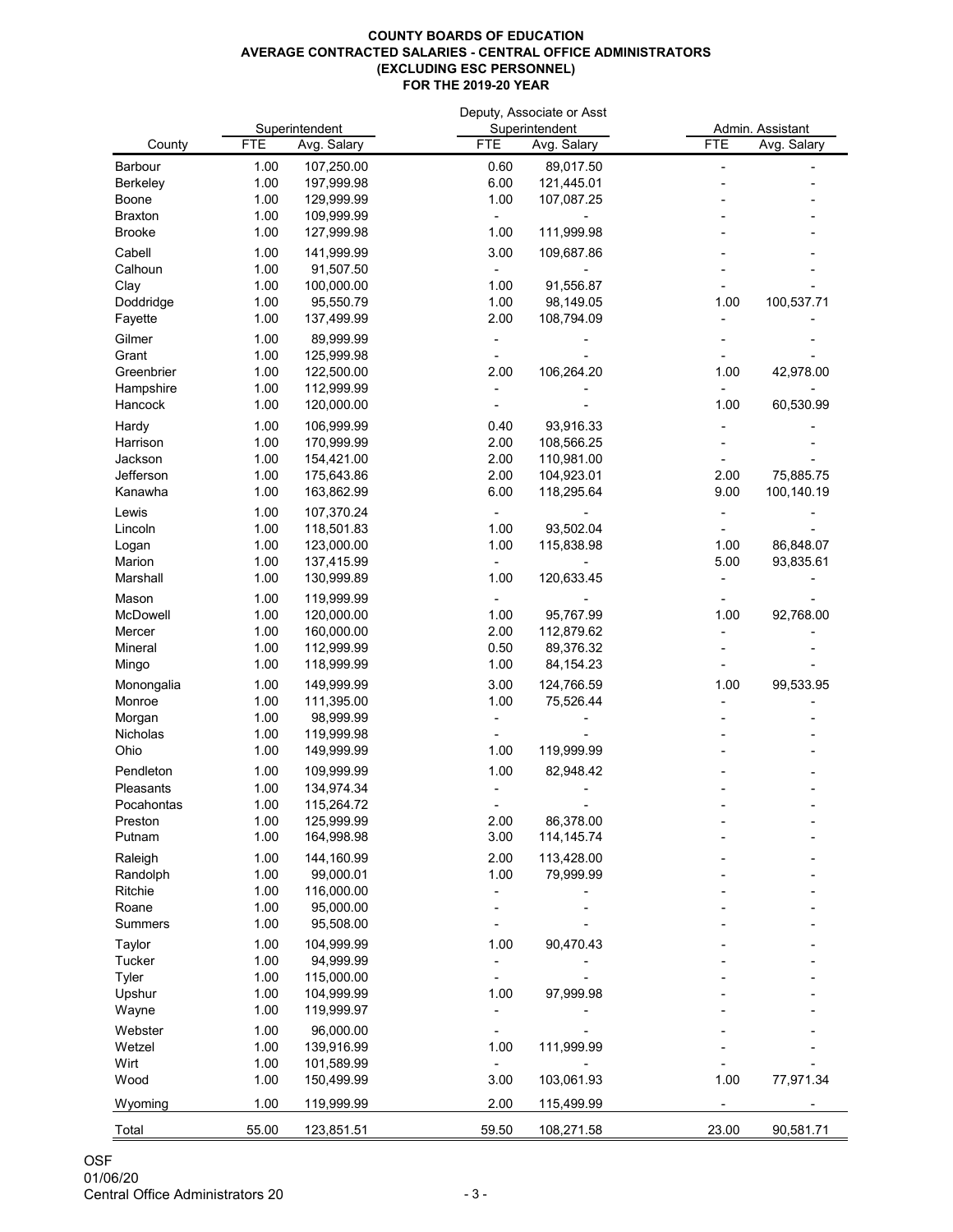## **COUNTY BOARDS OF EDUCATION AVERAGE CONTRACTED SALARIES - CENTRAL OFFICE ADMINISTRATORS (EXCLUDING ESC PERSONNEL) FOR THE 2019-20 YEAR**

|                 |                  |             | Director/Manager |               | Director/Manager |                            |  |
|-----------------|------------------|-------------|------------------|---------------|------------------|----------------------------|--|
|                 | Attorney/Counsel |             |                  | Instructional |                  | <b>Supportive Services</b> |  |
| County          | <b>FTE</b>       | Avg. Salary | <b>FTE</b>       | Avg. Salary   | <b>FTE</b>       | Avg. Salary                |  |
| <b>Barbour</b>  |                  |             | 2.40             | 79,466.52     | 0.45             | 82,756.78                  |  |
| <b>Berkeley</b> |                  |             | 9.90             | 100,256.45    | 20.10            | 76,601.90                  |  |
| <b>Boone</b>    |                  |             | 4.00             | 81,002.13     | 5.00             | 74,157.11                  |  |
| <b>Braxton</b>  |                  |             | 2.80             | 84,213.73     |                  |                            |  |
| <b>Brooke</b>   |                  |             | 3.50             | 98,309.53     | 2.00             | 88,706.68                  |  |
| Cabell          | 1.00             | 105,694.56  | 8.00             | 97,214.72     | 9.00             | 89,857.37                  |  |
| Calhoun         |                  |             | 2.00             | 69,055.14     | 1.00             | 62,909.16                  |  |
| Clay            |                  |             | 4.50             | 78,459.97     |                  |                            |  |
| Doddridge       |                  |             | 2.00             | 84,744.99     | 1.00             | 83,403.85                  |  |
| Fayette         |                  |             | 6.00             | 92,750.13     | 2.00             | 96,022.63                  |  |
| Gilmer          |                  |             |                  |               | 2.00             | 70,836.60                  |  |
| Grant           |                  |             | 2.50             | 81,745.90     | 2.00             | 71,935.66                  |  |
| Greenbrier      |                  |             | 3.00             | 94,195.20     | 4.00             | 68,042.91                  |  |
| Hampshire       |                  |             | 2.40             | 72,395.58     | 3.00             | 73,353.59                  |  |
| Hancock         |                  |             | 3.00             | 101,345.96    | 5.00             | 90,770.65                  |  |
| Hardy           |                  |             | 1.85             | 83,364.51     | 0.90             | 92,312.63                  |  |
| Harrison        |                  |             | 3.50             | 91,828.88     | 3.00             | 80,571.08                  |  |
| Jackson         |                  |             | 4.00             | 99,466.90     | 1.00             | 83,954.00                  |  |
| Jefferson       |                  |             | 2.00             | 78,973.75     | 23.00            | 67,320.44                  |  |
| Kanawha         | 1.00             | 102,925.35  | 4.00             | 95,708.05     | 25.00            | 76,382.80                  |  |
| Lewis           |                  |             | 3.40             | 85,019.51     | 2.00             | 65,994.72                  |  |
| Lincoln         |                  |             | 6.00             | 70,359.86     | 1.00             | 77,863.20                  |  |
| Logan           |                  |             | 2.70             | 84,940.85     | 4.30             | 87,608.68                  |  |
| Marion          |                  |             | 1.00             | 90,881.85     |                  |                            |  |
| Marshall        | 1.00             | 105,965.42  | 3.00             | 103,541.76    | 5.00             | 95,652.11                  |  |
| Mason           |                  |             | 7.00             | 83,605.39     | 3.00             | 88,105.49                  |  |
| <b>McDowell</b> |                  |             | 1.00             | 87,138.48     | 6.00             | 73,987.40                  |  |
| Mercer          |                  |             | 2.00             | 83,254.93     | 4.00             | 78,490.70                  |  |
| Mineral         |                  |             | 3.50             | 94,549.48     | 4.50             | 76,022.47                  |  |
| Mingo           |                  |             | 4.25             | 86,123.53     | 4.00             | 66,912.78                  |  |
| Monongalia      |                  |             | 5.50             | 90,202.19     | 13.00            | 75,624.04                  |  |
| Monroe          |                  |             | 2.00             | 67,487.67     | 4.00             | 66,327.41                  |  |
| Morgan          |                  |             | 2.75             | 79,910.96     | 3.25             | 70,484.95                  |  |
| <b>Nicholas</b> |                  |             | 3.00             | 88,379.42     | 5.00             | 74,796.10                  |  |
| Ohio            |                  |             | 5.00             | 94,874.59     | 1.00             | 101,071.99                 |  |
| Pendleton       |                  |             | 1.30             | 66,487.30     |                  |                            |  |
| Pleasants       |                  |             | 2.00             | 91,260.39     | 1.00             | 84,583.92                  |  |
| Pocahontas      |                  |             | 0.95             | 94,377.25     | 0.55             | 86,665.98                  |  |
| Preston         |                  |             | 3.00             | 77,704.57     | 2.00             | 67,112.57                  |  |
| Putnam          |                  |             | 5.00             | 105,974.87    | 13.00            | 88,506.13                  |  |
| Raleigh         |                  |             | 4.50             | 90,536.87     | 12.00            | 81,717.01                  |  |
| Randolph        |                  |             | 3.00             | 70,987.20     | 2.20             | 72,746.51                  |  |
| Ritchie         |                  |             | 2.00             | 88,312.61     | 0.50             | 87,545.94                  |  |
| Roane           |                  |             | 1.50             | 76,769.79     | 1.00             | 86,588.64                  |  |
| <b>Summers</b>  |                  |             | 1.50             | 72,693.79     | 0.55             | 68,624.25                  |  |
| Taylor          |                  |             | 2.00             | 81,636.79     | 2.00             | 70,560.00                  |  |
| <b>Tucker</b>   |                  |             | 1.00             | 71,108.58     | 1.00             | 80,886.14                  |  |
| <b>Tyler</b>    |                  |             | 5.00             | 87,158.55     | 1.00             | 82,502.00                  |  |
| Upshur          |                  |             | 2.00             | 67,440.12     | 1.00             | 86,255.02                  |  |
| Wayne           |                  |             | 4.00             | 89,233.29     | 6.00             | 81,490.07                  |  |
| Webster         |                  |             | 1.20             | 68,546.12     | 1.00             | 81,210.24                  |  |
| Wetzel          |                  |             | 3.00             | 103,454.43    | 1.00             | 103,697.82                 |  |
| Wirt            |                  |             | 2.00             | 76,374.71     | 0.50             | 65,005.88                  |  |
| Wood            |                  |             | 7.00             | 93,021.13     | 11.00            | 72,459.14                  |  |
| Wyoming         |                  |             | 4.00             | 88,371.79     | 6.00             | 82,030.49                  |  |
|                 |                  |             |                  |               |                  |                            |  |
| Total           | 3.00             | 104,861.78  | 179.40           | 87,982.71     | 232.80           | 77,886.70                  |  |